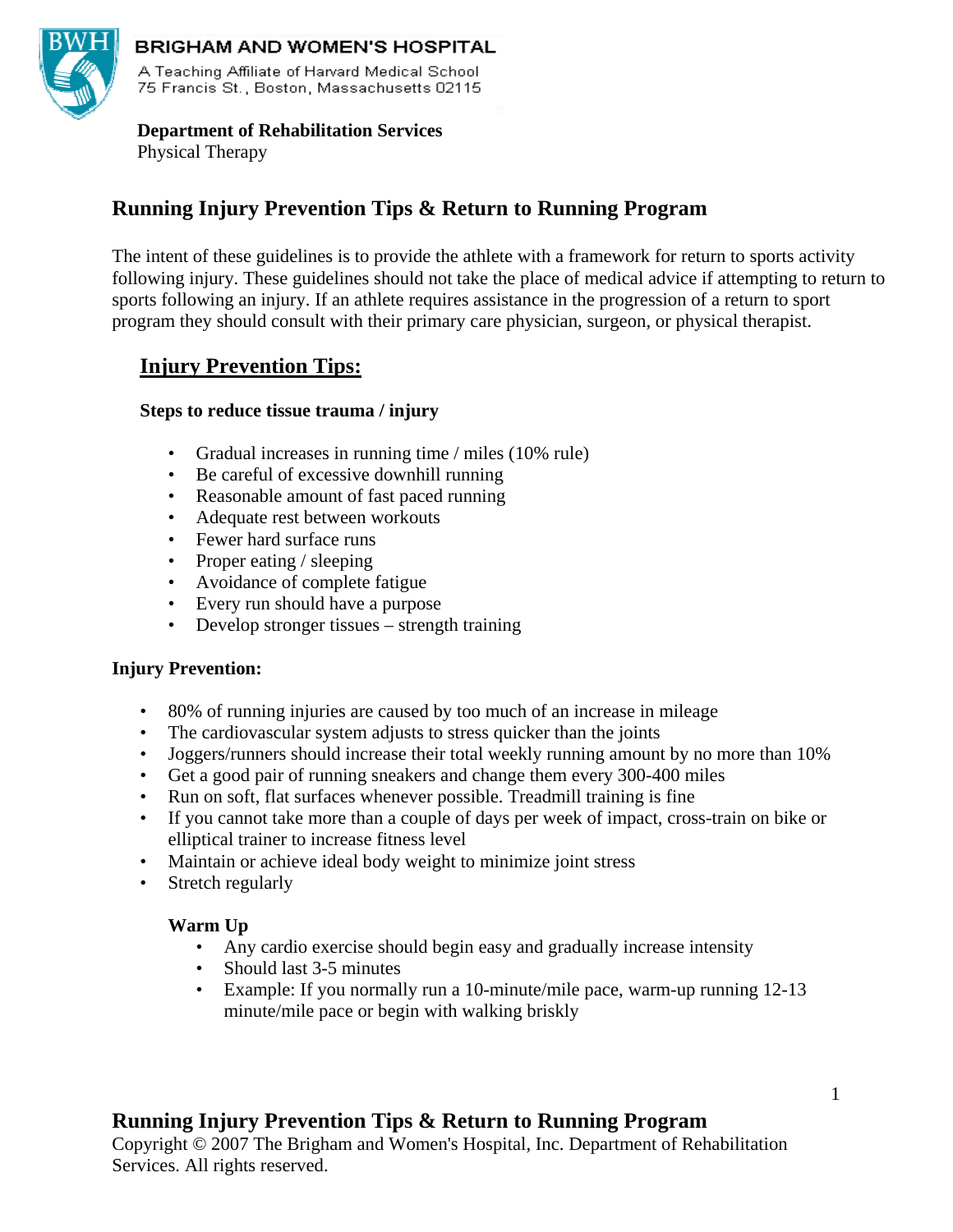#### **Cool Down**

• At the end of the run, walk for around 3-5 minutes to prevent blood from pooling in your legs and to allow your heart rate to decrease

### **Stretching**

- Stretching should be done at the conclusion of the run
- Stretch to the point of tension and hold for 20-30 seconds, at least 1x per muscle group
- Do not bounce when stretching
- If you have a particular tight spot, stretch more frequently (after the initial warm up or even at every mile)

## **Warning Signs of Injury**

### **What pain is ok?**

- General muscle soreness
- Slight joint discomfort after workout or next day that is gone in 24 hours
- Slight stiffness at beginning of run or walk that dissipates after first 10 minutes

### **What pain is not okay? (You should not train!)**

- Pain that is keeping you awake at night
- Pain that is evident at beginning of run/walk then becomes worse as run/walk continues
- Pain that changes your stride

## **What to do if I get reinjured / injured?**

- Ice area: 15-20 minutes several times per day (frozen peas work well)
- Elevate injured part while icing
- Rest (at least initially)
- Analyze program for possible causes
	- o What did I do differently in training?
	- o Big mileage jump?
	- o Significant pace increase?
	- o Shoes beaten up? Or change in shoe model?
		- o Change from all treadmill or soft surface to road running?
	- Cross-train on non-impact cardio follow similar minutes that you were doing running/walking (elliptical trainer  $-130 + \text{strides/minute}$ )
	- Determine plan to return to full program, return to running very slowly
	- Physical therapist and/or orthopedic referral

# **Running Injury Prevention Tips & Return to Running Program**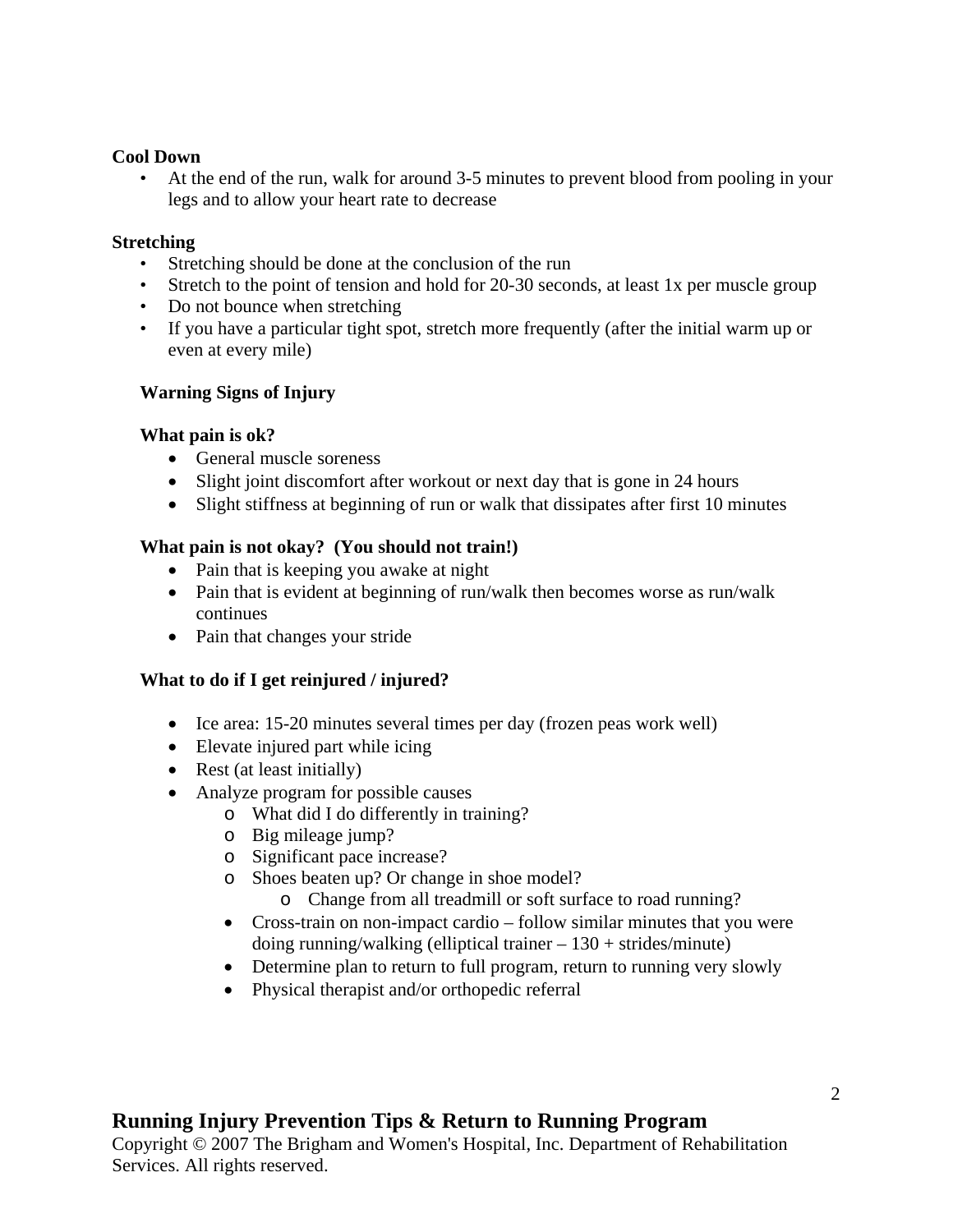#### **Warning Signs of Overtraining**

- Difficulty performing typical workouts for more than a week
- Excessive fatigue
- Higher resting heart rate
- Decreased appetite
- Sorer muscles
- Troubled sleep
- Irritability
- Increased perspiration
- Decreased desire to train

# **Return to Running Program:**

When beginning a return to running program a runner and therapist should take into consideration the original injury / underlying health status in order to modify this program accordingly. A runner should progress through this program on phase at a time.

#### **Phase I: Walking Program**

You should be able to walk, pain free, aggressively (roughly 4.2 to 5.2 miles per hour), in a controlled environment, preferably on a treadmill, before beginning the plyometric and walk/jog program.

#### **Phase II: Plyometric Routine**

A mile run typically consists of 1500 foot contacts, 750 per foot. This program integrates 470 foot contacts per leg, which would be equivalent to two thirds of the foot contacts during a mile run. Upon successful completion of this phase is a good indicator that an athlete is ready to attempt running a half to three-quarters of a mile distance.

# **Running Injury Prevention Tips & Return to Running Program**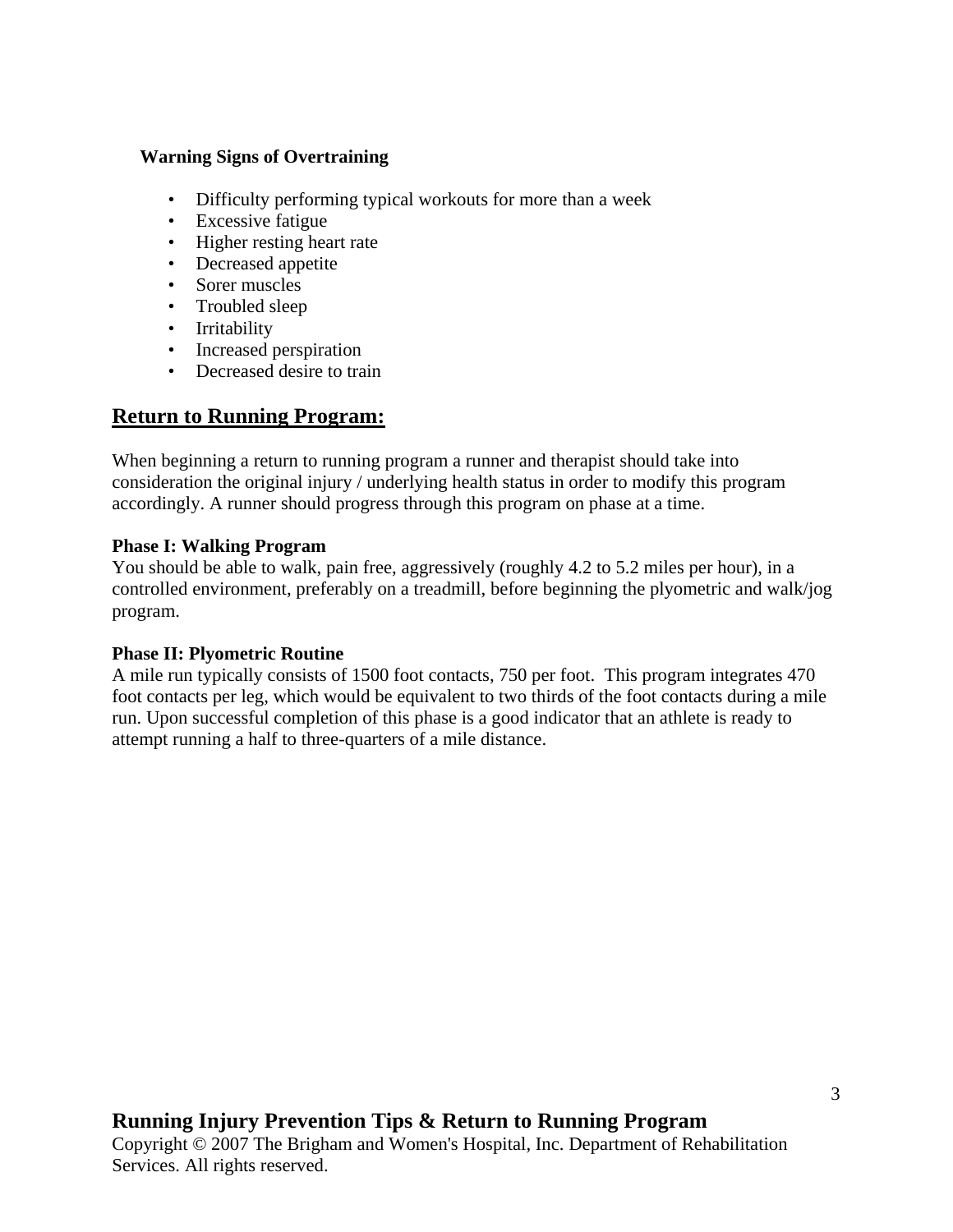| <b>Exercise</b>                      | <b>Sets</b> | <b>Foot contacts</b><br>per set | <b>Total foot</b><br>contacts |
|--------------------------------------|-------------|---------------------------------|-------------------------------|
| Two-leg ankle hops: in place         | 3           | 30                              | 90                            |
| Two-leg ankle hops: forward/backward | 3           | 30                              | 90                            |
| Two-leg ankle hops: side to side     | 3           | 30                              | 90                            |
| One-leg ankle hops: in place         | 3           | 20                              | 60                            |
| One-leg ankle hops: forward/backward | 3           | 20                              | 60                            |
| One-leg ankle hops: side to side     | 3           | 20                              | 60                            |
| One-leg leg broad hop                | $rac{4}{2}$ | 5                               | 20<br>470                     |

| <b>Rest Intervals:</b> | <b>Between Sets</b> | 90 seconds |
|------------------------|---------------------|------------|
|                        | Between Exercises:  | 3 minutes  |

#### **General Guidelines:**

- Stretch Gastro, Soleus, Quads and Hamstrings between exercises.
- If you experience pain or are unable to complete an exercise, stop, stretch and apply ice to the involved area. If you are pain free the next day, attempt to re-start the routine.

# **Running Injury Prevention Tips & Return to Running Program**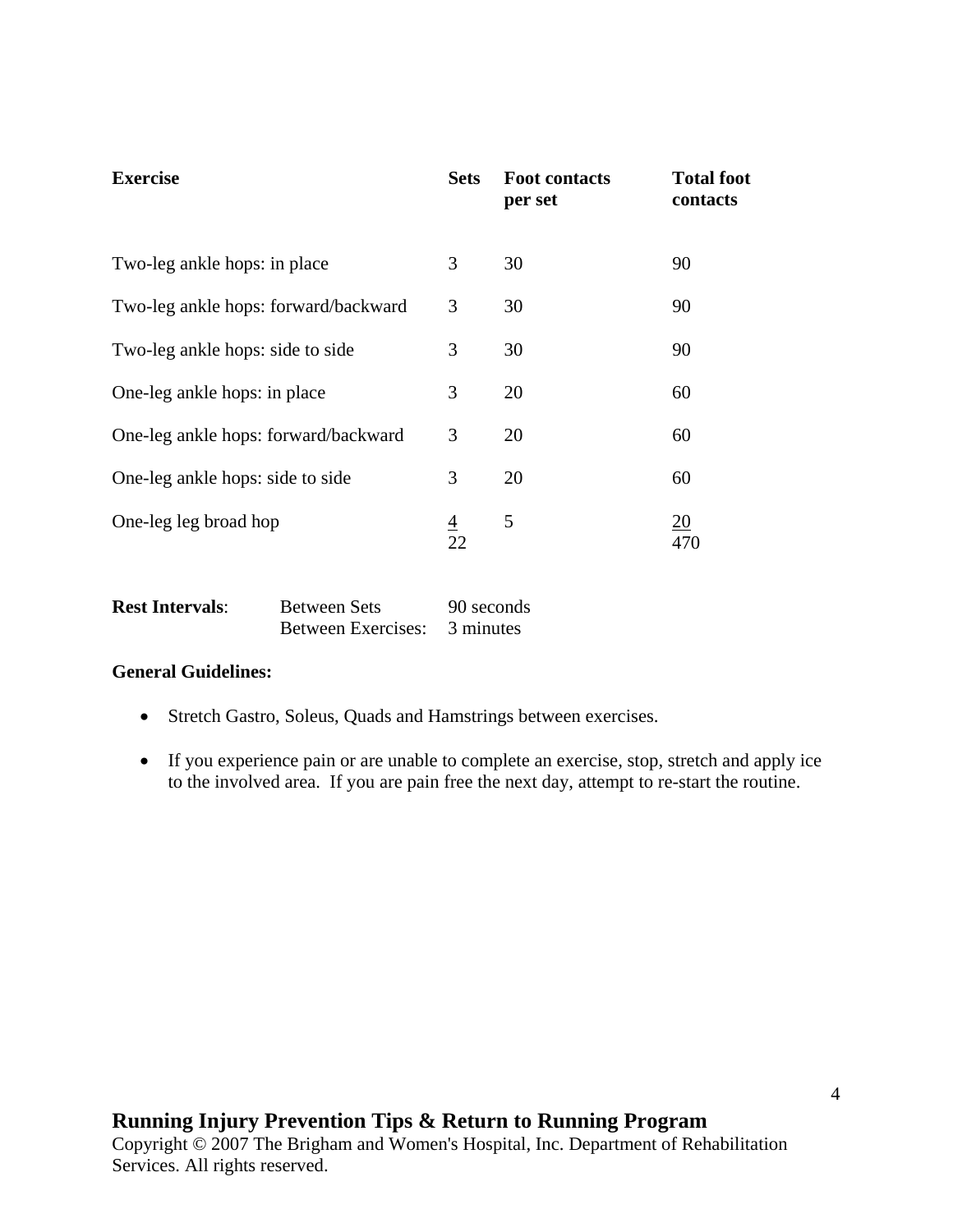#### **Phase III: Walk/Jog Progression**

You may begin this program on level ground if:

- 1. Successful completion of Phase I and II.
- 2. You have no pain with normal daily activities.

|                  | Walk      | Jog       | <b>Repetitions</b> | <b>Total time</b> |
|------------------|-----------|-----------|--------------------|-------------------|
| <b>Stage I</b>   | 5 minutes | 1 minute  | 5 times            | 30 minutes        |
| <b>Stage II</b>  | 4 minutes | 2 minutes | 5 times            | 30 minutes        |
| <b>Stage III</b> | 3 minutes | 3 minutes | 5 times            | 30 minutes        |
| <b>Stage IV</b>  | 2 minutes | 4 minutes | 5 times            | 30 minutes        |
|                  |           |           |                    |                   |

**Stage V** Jog every other day with a goal of reaching 30 consecutive minutes, begin with 5 minutes of walking, gradually increasing the pace. End with 5 minutes of walking, gradually decreasing the pace to a comfortable walk.

#### **Pain Management**

If you develop swelling in a joint or muscular pain that lasts longer than 72 hours, you have done too much and need to decrease activity (duration and/or intensity) and increase rest between workouts.

Apply moist heat before activity and stretch thoroughly then ice immediately after activity for 15 to 20 minutes.

If you develop tightness during activity, stop and stretch (3 reps for 30 a count each) the affected area then resume activity. If tightness returns, stop and stretch again. If pain develops or after three stretching sessions the tightness remains, stop activity and apply ice to involved area for 20 minutes.

It is important to identify to exact location of your pain. Is it in a constant location or does it "move around" in a general area?

- Constant location: be very cautious, incorporate more rest between exercise sessions, keep the intensity low and exercise on level, soft surfaces.
- "Moves around": continue with progression, but do not increase the intensity.

# **Running Injury Prevention Tips & Return to Running Program**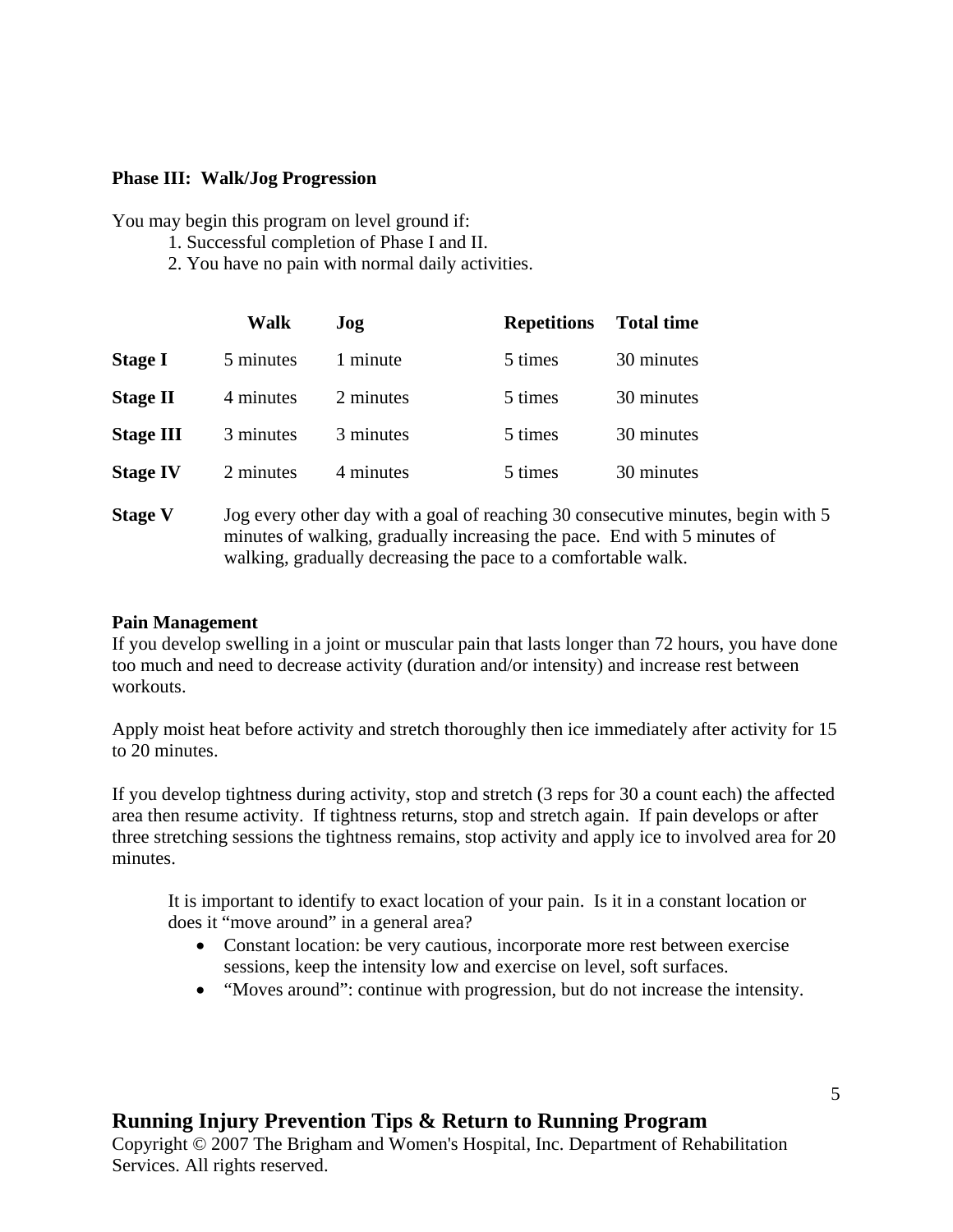It is important to identify when you have pain:

- **Type I:** After activity: stretch affected area well (at least 3 to 5 reps, hold each for at least a 30 count), long, slow, gentle stretch, then ice for 20 minutes. Continue to progress program if discomfort appears to be muscle soreness. If joint pain and/or swelling develops, increase rest between exercise sessions and decrease activity level to previous level.
- **Type II:** During activity, at begin then dissipates: maintain same activity level and low intensity until symptoms dissipate.
- **Type III:** During activity, gradually develops and intensifies with activity: decrease intensity of activity, stop and stretch to relief symptoms, stop activity if those do not relief symptoms. Maintain same activity level; if symptoms continue, decrease activity to previous level.
- **Type IV:** At night, keeps you up or wakes you up: Bad, doing too much; total rest until symptom free, decrease activity to previous level and keep intensity low.
- **Upon waking:** In the morning, upon waking, then dissipates: sign of more to come, decrease activity to previous level and keep intensity low.

It is important to grade the level of pain you have over a period of several days to weeks. Is the pain getting worse, staying the same or gradually dissipating? Use a pain scale of 0 to 10, in which 0 is normal and 10 is the worst.

- Getting worse: need total rest, decrease to previous activity level and decrease intensity of exercise.
- Staying the same: decrease activity level to previous level and maintain until pain decreases.

## **General Guidelines**

• If you have no pain when doing this activity level or afterwards, and you have no discomfort or tightness that limits your normal movements the next morning, proceed to the next stage.

# **Running Injury Prevention Tips & Return to Running Program**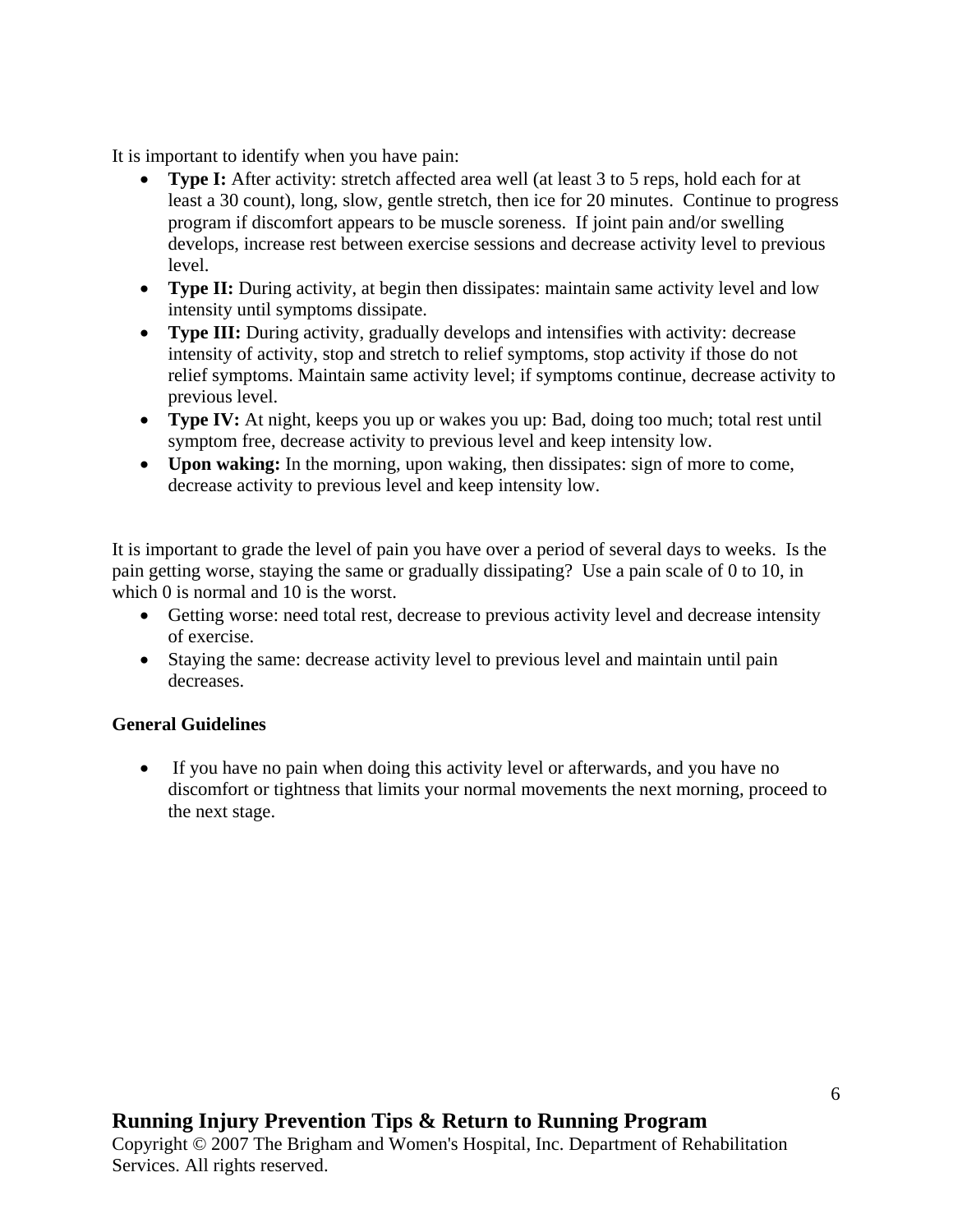### **Phase IV: Timed Running Schedule**

#### **Program Progression**

- If the jogging hurts, stop, apply ice and return to the previous stage the next day. If pain/discomfort remains or increases, continue to return to a previous level until discomfort stabilizes or decreases.
- If you have no pain when doing this activity level or afterwards, and you have no discomfort or tightness that limits your normal movements the next morning, proceed to the next stage.
- Increase the intensity (how hard/fast) of the jog/run before you increase the duration (how long) of the jog/run.
- When you increase the frequency (how many days per week you jog/run) of the workouts, decrease the duration of the workout.
- When you begin running multiple days in a row, make increases (duration or intensity) on the first day of activity after a day of rest, them decrease the duration of activity to the previous level.
- Ten Percent Rule: Only increase the weekly mileage by 10 % of the previous week.
- If you develop persistent tightness or increased discomfort during activity to a point of dysfunction, stop and note the time of onset of symptoms during the exercise session (during a 30 minute planned exercise session, symptoms develop after 21 minutes). Consider split the duration of activity between 2 workouts with each exercise session shorter than the time of the onset of symptoms during the previous attempt. Example: during a 30 minute planned exercise session, symptoms develop after 24 minutes, then each of the 2 exercise sessions would be 20 minutes long. The exercise sessions should be separated by 6 to 8 hours.
- Try to jog/run on a flat, forgiving surface (ie-golf course, athletic field) before hilly courses or even surfaces.

## **Phase IV: Timed Running Schedule-Intermediate**

- The Intermediate schedule is designed for the runner who is restarting training or recovering from an injury, such as a stress fracture or significant illness, which has kept them "off their feet" or on non-weight bearing activities for 4 weeks or longer.
- You may begin this program on level ground if you have completed Phase I, II and III.

# **Running Injury Prevention Tips & Return to Running Program**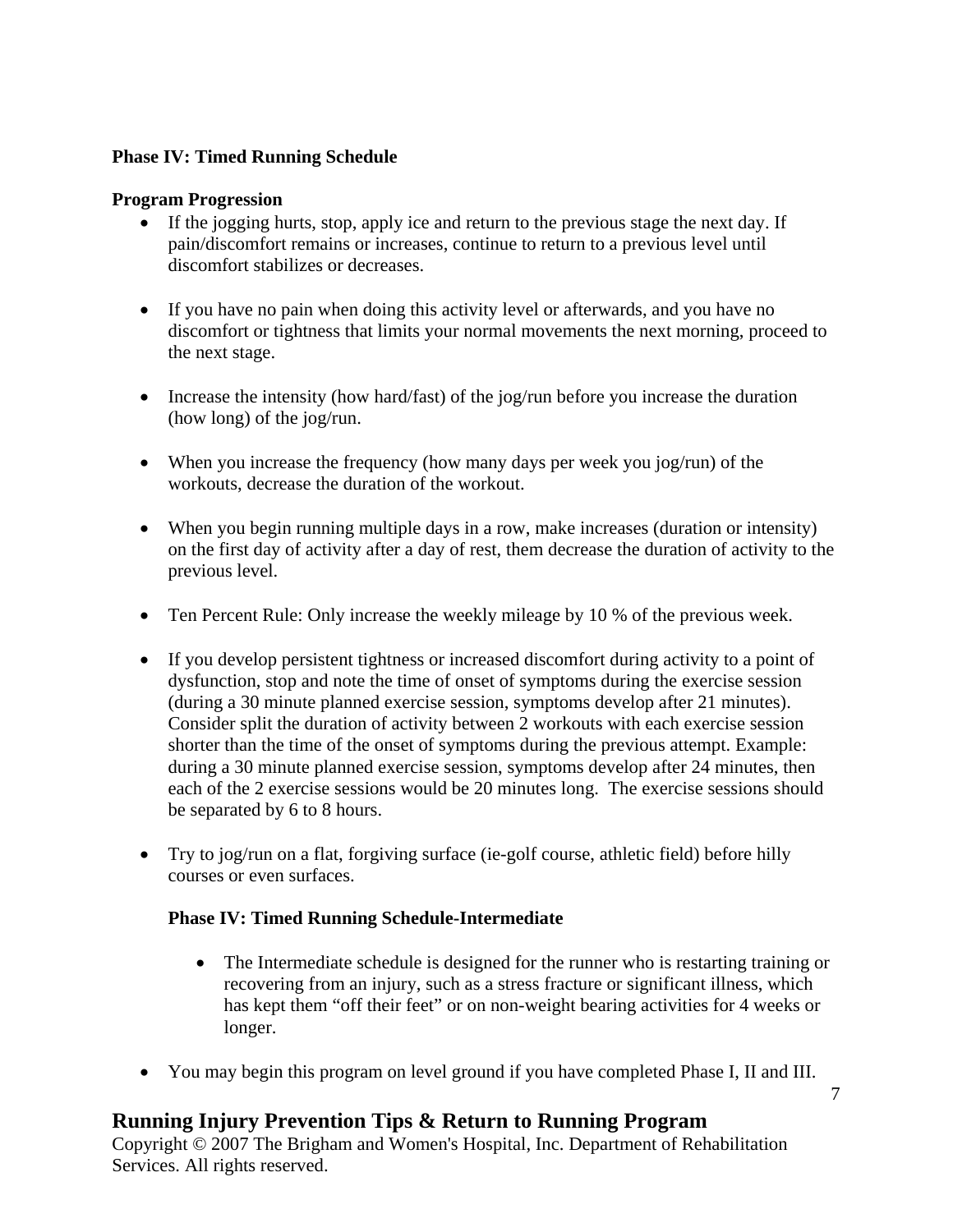- Run every other day for eight weeks. Cross train, active rest or total rest on days off.
- Estimate a pace between 8 to 9 minutes per mile.

| Day                                       | $\overline{\mathbf{1}}$ | $\overline{2}$               | $\overline{3}$ | $\overline{4}$           | $\overline{5}$  | $\underline{6}$ | $\overline{1}$           | <b>Week</b>    |      |
|-------------------------------------------|-------------------------|------------------------------|----------------|--------------------------|-----------------|-----------------|--------------------------|----------------|------|
| Minutes                                   | 30                      | $\qquad \qquad \blacksquare$ | 30             | $\qquad \qquad -$        | 30              |                 | 35                       | $\mathbf{1}$   |      |
|                                           |                         | 30                           |                | $30\,$                   |                 | 35              | $\overline{\phantom{0}}$ | $\overline{2}$ |      |
|                                           | 35                      | -                            | 30             | $\overline{\phantom{0}}$ | 35              |                 | 35                       | $\mathfrak{Z}$ |      |
|                                           | -                       | 35                           |                | 40                       | $\overline{a}$  | 35              | $\overline{\phantom{0}}$ | $\overline{4}$ |      |
|                                           | 35                      |                              | $40\,$         |                          | $40\,$          |                 | 35                       | 5              |      |
|                                           |                         | 40                           |                | 40                       |                 | 40              | $\overline{\phantom{0}}$ | 6              |      |
|                                           | 45                      |                              | 40             | $\overline{a}$           | 40              |                 | 45                       | $\overline{7}$ |      |
|                                           |                         | 45                           |                | 40                       |                 | 45              | 30                       | $8\,$          |      |
| Run multiple days in a row after 8 weeks. |                         |                              |                |                          |                 |                 |                          |                |      |
| $\underline{Day}$                         |                         | $\overline{1}$               | $\overline{2}$ | $\overline{3}$           | $\overline{4}$  | $\overline{5}$  | $\underline{6}$          | $\overline{1}$ | Week |
| $\mathbf{r}$                              |                         | $\prime$ $\prime$            | $\sim$ $\sim$  |                          | $\prime$ $\sim$ | $\sqrt{ }$      |                          | $\sim$         |      |

| Minutes |  |  |  | $-45$ 35 $-45$ 40 $-$  |  |
|---------|--|--|--|------------------------|--|
|         |  |  |  | 45 45 - 45 45 30 - 10  |  |
|         |  |  |  | 45 45 35 - 45 45 40 11 |  |
|         |  |  |  | $-45$ 45 45 - 45 45 12 |  |

#### **Phase IV: Timed Running Schedule-Advanced**

- The Advanced schedule is designed for the runner who is recovering from a soft tissue injury, such as a strained muscle, which has forced them to cross train for least than 4 weeks.
- You may begin this program on level ground if you have completed Phase I, II and III.

# **Running Injury Prevention Tips & Return to Running Program**